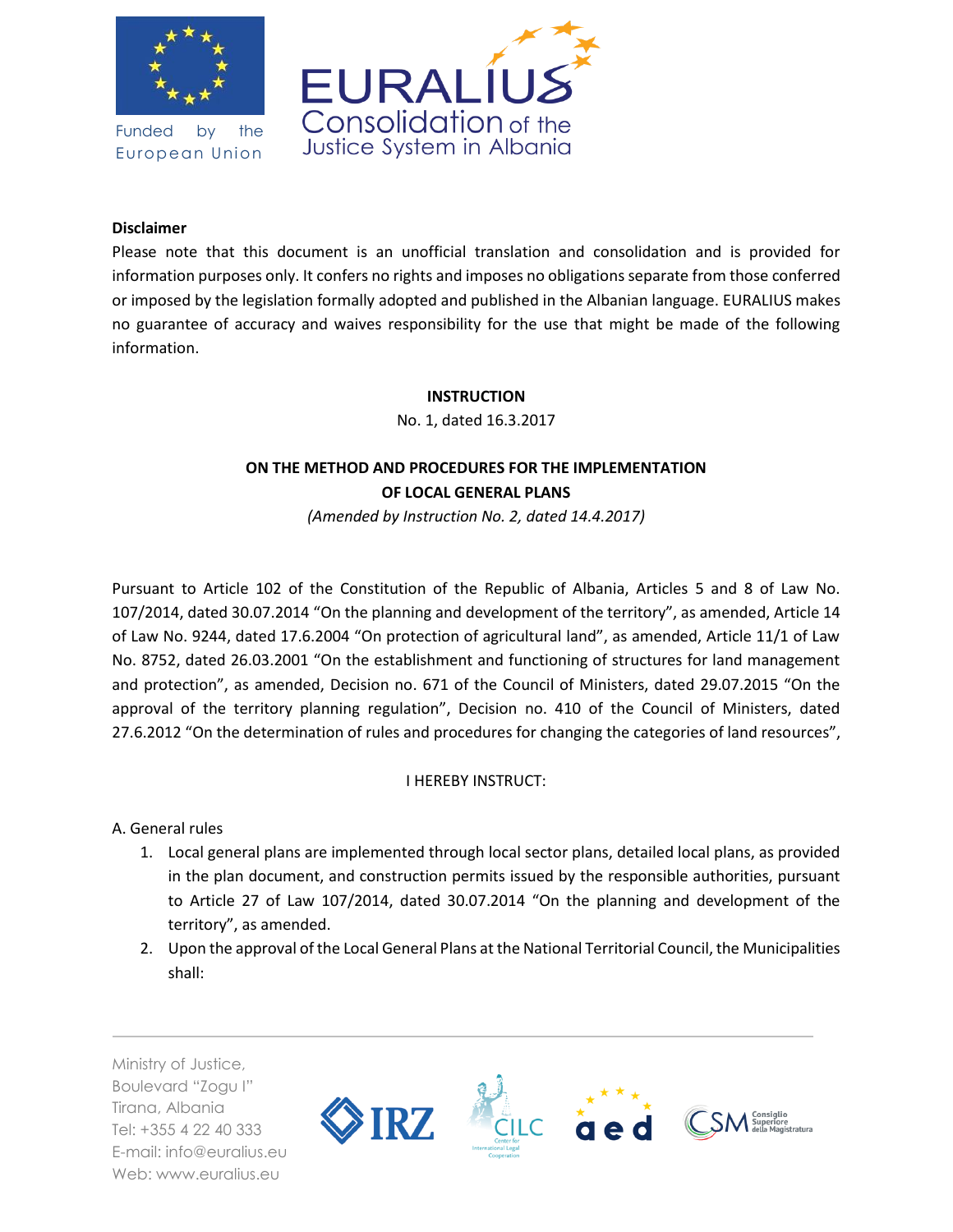

- a) start immediately the drafting of detailed local plans with a public initiative according to their development priorities and co-ordination of work with all parties involved in drafting detailed local plans with private initiative when the request is submitted, according to the cases provided in the Local General Plan of the Territory.
- b) start immediately the drafting of sectoral plans for road infrastructure and public spaces, when the Local General Plan determines these plans as a prerequisite for continuing with construction permits in areas for which a Detailed Local Plan is not required.
- c) examine the requirements for development permits and construction permits in all the relevant administrative territory, according to their area of responsibility, and make decisions on these requirements in accordance with the legislation in force and with the determinations of the overall local plans. These permits are not subject to the procedures set out in the sublegal acts and decisions of the NTC, extending their scope up to the approval of the general local plans, according to the new administrative-territorial division, based on Law No. 115/2014 "On the administrative-territorial division of local government units in the Republic of Albania", as amended.
- ç) undertake programs for the implementation of instruments for the management of development and for the establishment of public space, in accordance with the legislation in force, according to the cases determined for these purposes in the Local General Plan of the Territory and in accordance with the dynamics of development in the municipality.
- d) continue carrying out observations on developments in the territory and updating the annual report on developments in the territory in accordance with the monitoring indicators set out in the action plan of the Local General Plan of the territory.

B. Constructions anticipated by general local plans in categories of agricultural land resources, natural land, forests or pastures

- 3. Within the date 5 (five) of each month, the Territorial Development Agency shall, as the responsible authority, prepare and submit to the Ministry of Urban Development the monthly report of territory developments containing data on development permits and construction permits approved by Municipalities during the previous month, and the respective development conditions in relation to the stipulations of Local General Plans. The report reveals, in a separate section, the construction permits approved on construction land of the categories of agricultural land resources, natural land, forests or pastures, according to the Local General Plan, and areas approved for construction.
- 4. Within the date of 10 (ten) of each month, the Ministry of Urban Development shall, in accordance with the existing legal framework, draft, as the case may be, the draft law or draft decision of the Council of Ministers for the transfer of the category of "agricultural land" resource to urban land (land), for construction areas that are subject to construction permits, approved by municipalities during the previous month and shall deliver it in advance, for opinion, to the Ministry of Agriculture, Rural Development and Water Administration (MARDWA).

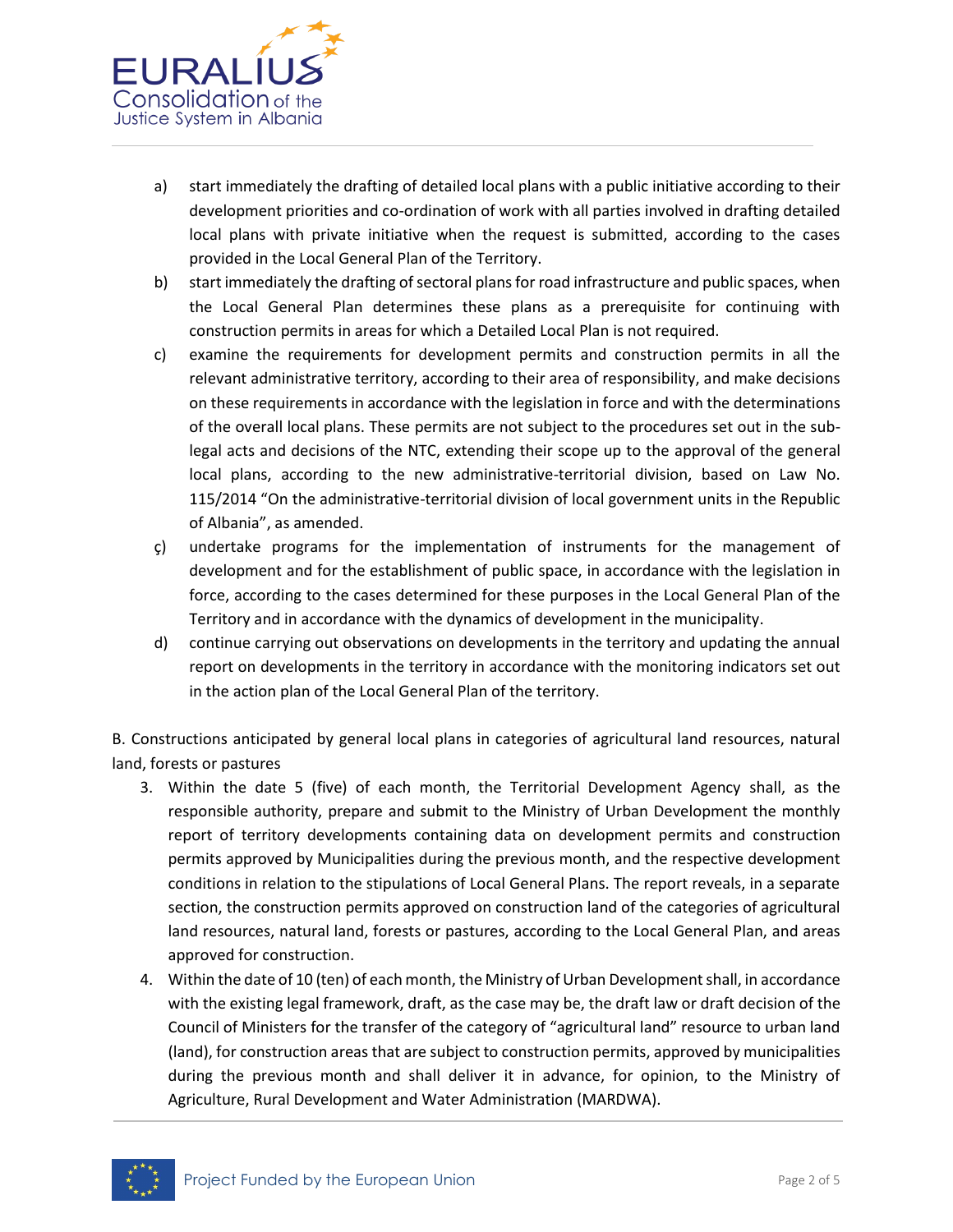

5. In case the municipalities approve, in accordance with the Local General Plan, the construction permit on the land of the categories of "natural land", "forest" or "pasture" resources, the Ministry of Urban Development shall follow the legal procedures provided by legislation in force to change these categories, coordinating the work with the responsible authorities.

# C. Construction activity for objects or areas of national importance

- 6. Construction permits in designated areas of national importance are approved by the National Territorial Council, in accordance with the definitions of the Local General Plan and the detailed plans for areas of national importance (DPANI).
- 7. The competent authority for the approval of detailed plans for areas of national importance is the National Territorial Council, upon the proposal of the responsible Minister or the National Territorial Planning Agency (NTPA).
- 8. Municipalities that have approved the Local General Plan may require the responsible Minister or the NTPA to take the initiative to develop a detailed plan for a zone of national importance in the relevant administrative territory, in accordance with the development strategy anticipated for these areas from national planning documents.
- 9. Until the approval of DPANI by the National Territorial Council, the NTPA shall co-ordinate the work with the relevant ministries and institutions, according to the area of competence, for determining the uses and works compatible with the status of the area of national importance for the existing facilities in these area.
- 10. In the case of receiving a request for a construction permit in an area of national importance, or for one of the issues or facilities provided by Article 28 of Law No. 107/2014, dated 31.07.2014 "On the planning and development of the territory", as amended, and Article 19 of the Decision no. 408 of the Council of Ministers, dated 13.05.2015 "On the adoption of the territory development regulation", as amended, the municipality submits this request for competence to the Territorial Development Agency, as Technical Secretariat of the National Territorial Council, within 5 days of receiving it through the electronic permit system.
- Ç. Monitoring the Implementation of the Local General Plan
	- 11. In case that, during the periodic monitoring of the developments in the territory, through the electronic system of construction permits, it ascertains:
		- a) construction permits issued by municipalities in areas of national importance or for the typologies defined in Article 19 of the DCM no. 408, dated 13.05.2015, or
		- b) construction permits issued in categories of agricultural land resources, natural land, forest or pasture, outside the construction zones anticipated by the Local General Plan; or
		- c) construction permits issued contrary to the development conditions set out in the Local General Plan, the Ministry of Urban Development shall require the respective municipality to annul/revoke the permit issued in violation of the law, in accordance with the provisions and terms of the Administrative Procedure Code. At the same time, it requires the Territorial

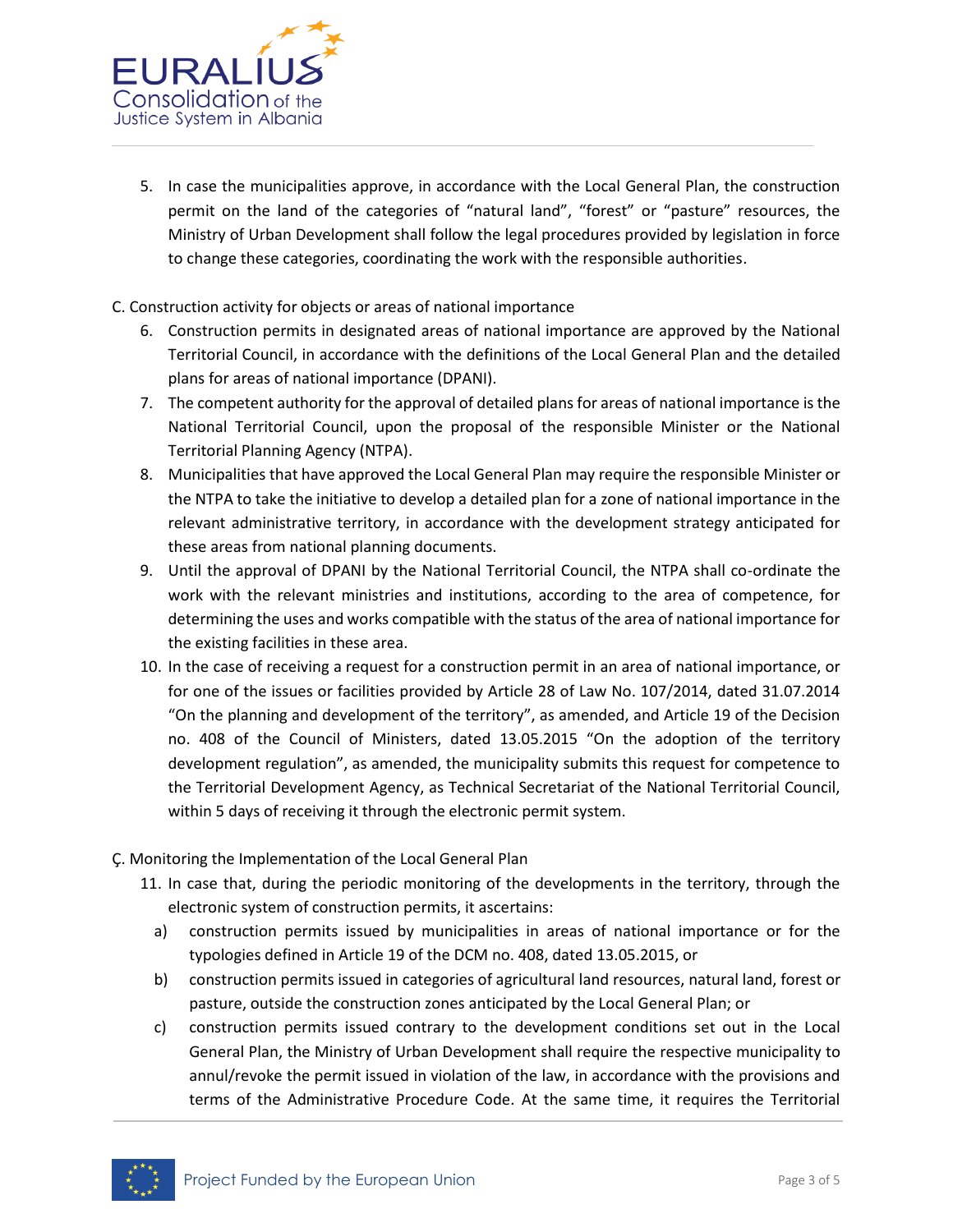

Defense Inspectorate to take administrative measures and related initiatives against violators of the law, pursuant to Article 52 of Law 107/2014, dated 30.07.2014 "On the planning and development of the territory", as amended, and legislation on construction inspection.

- D. Use of LGP documents from ALUIZNI for legalization purposes.
	- 12. Municipalities submit at ALUIZNI the documentation of the Local General Plan in electronic form. ALUIZNI takes into account this documentation for legalization purposes, only to the extent specified in the Decision no. 280 of the Council of Ministers, dated April 1, 2015, "On determining the criteria, procedures and documentation applicable to qualify unauthorized constructions, lateral and/or height extensions, in constructions with permits", as amended. For cases under this point, ALUIZNI uses both textual documentation of the LGP, relevant thematic maps, proposed sections of the road system and GIS material.
	- 13. Upon the approval of Local General Plans, municipalities draft and approve:
		- a) infrastructure and public space projects,
		- b) Detailed Local Plans and/or
		- c) in-depth studies that contain the information necessary for the accuracy of the implementation of the relevant infrastructure track for the territories occupied by unauthorized constructions.
		- d) The municipality officially notifies ALUIZNI on the projects, Detailed Local Plans and/or studies approved for these territories. In cases when municipalities have not prepared this documentation, ALUIZNI makes decisions on the basis of the institutional co-ordination process, including coordination.
- DH. Planning documents and permits previously approved
	- 14. For the construction permits, whose term for the implementation of the works has expired, determined in the respective permit form, before the entry into force of Law No. 107/2014, dated 31.07.2014 "On territorial planning and development", as amended, the extension of the term may be carried out by the responsible authority at the request of the developers and only once, with the condition that no more than 10 (ten) years from the date of the approval of the construction permit have elapsed and the subject has paid in advance the penalties provided in Article 52 of Law 107/2014, dated 30.07.2014 "On the planning and development of the territory", as amended. If construction works for these permits have not commenced, within the meaning of Article 9 of Law No. 8402, dated 10.09.1998 "On the control and discipline of civil works", until the date of entry into force of the local general planning document, the responsible authority decides to extend the term of the permit only if the approved project is not contrary to the Local General Plan.
	- 15. For the purpose of implementing point 14 of this Instruction, municipalities shall send to the Ministry of Urban Development the list of forms of the permits issued by each municipality (and